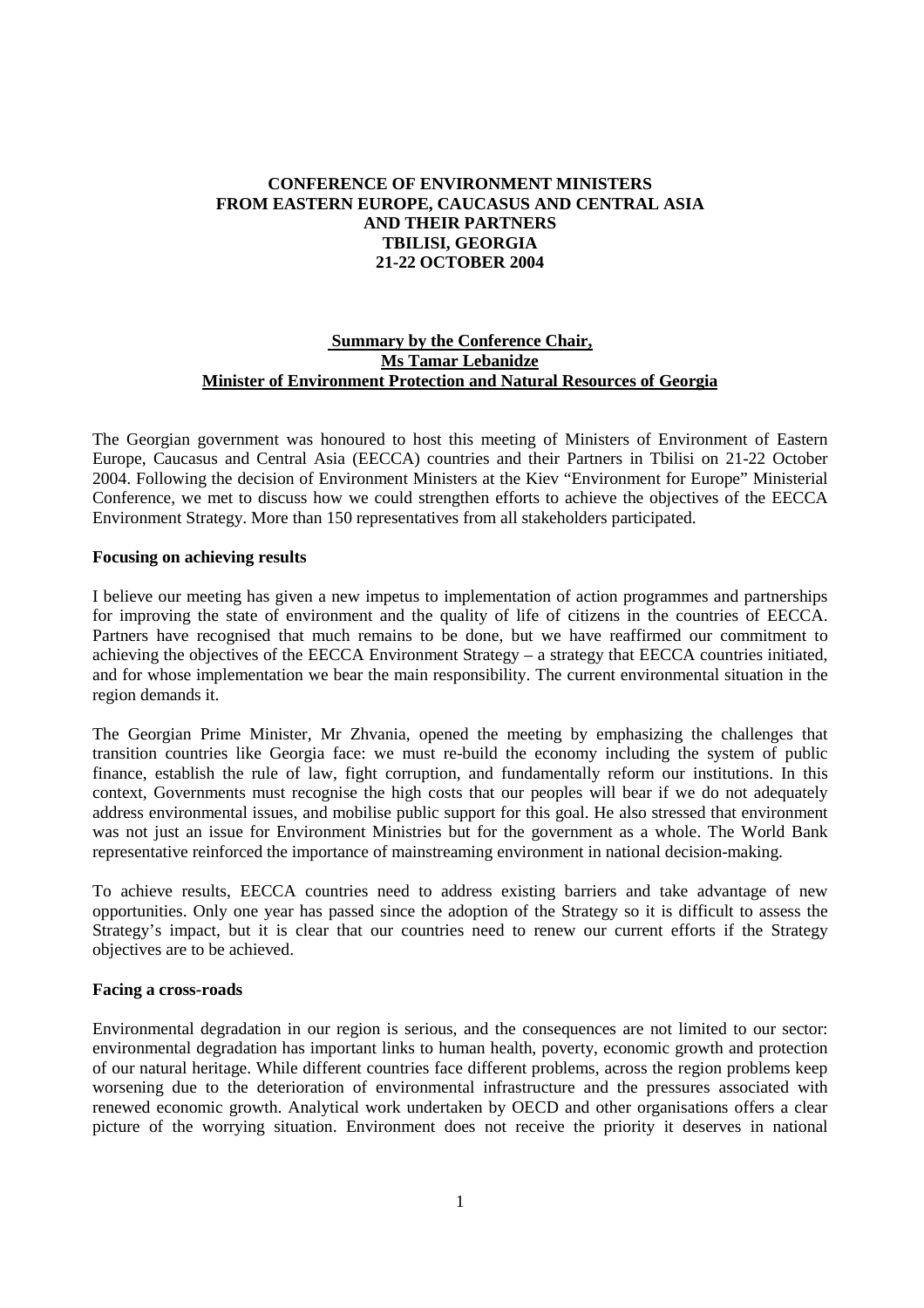decision-making, and EECCA Environment Ministries should present stronger arguments to support their case.

Several new opportunities are emerging. Renewed economic growth provides room for additional national investment efforts on environmental protection. EU enlargement could become a beneficial influence, for the new neighbours, including through knowledge transfer from countries that share historical traits with our region – TACIS support for tailored convergence with EU environmental standards provides an example. The new international development agenda (including the Millennium Development Goals, MDGs) potentially offers an important lever for promoting policy integration – Denmark provided us with some valuable recommendations on how we might work more effectively to achieve the water-related MDGs within the framework of the EU Water Initiative, and the European Commission underscored the importance of the active participation of EECCA countries in the next phase. Environment can also provide opportunities for co-operation between countries where tensions exist. I hope that there will also be increased opportunities for cooperation within the Kyoto Protocol.

I believe that the EECCA Environment Strategy itself provides an important opportunity for our countries. Since 2002, more than 300 environmental partnerships have been elaborated that are related to this initiative. We heard of many experiences, but we need to analyse them and draw lessons on what works well and less well. We also need to identify gaps where further efforts are needed. Agriculture and forestry, and more generally, sectoral integration are areas that require further attention.

Some of our countries have taken significant measures to reform environmental policies and mobilise financial resources for environmental issues, in some countries comparable to OECD countries as a percentage of GDP. However, most is from public budgets. Better enforcement of environmental regulations is needed to provide the incentives for greater expenditures by the private sector. More innovative approaches for mobilising finances are also needed, and we heard about efforts by Georgia and the Kyrgyz Republic to develop debt for environment swaps. The US emphasized the importance of accessing local capital and financial markets.

At the same time EECCA countries recognised that additional finance without policy and institutional reform would probably lead to a waste of resources. EECCA Environment Ministers recognised that we must build the institutional capacity to tackle our problems ourselves. The need to identify fewer and clearer priorities and set realistic targets, for our own needs and to identify opportunities for partnerships, was a recurrent theme in the Conference. In this connection, the Environment Minister of Moldova and some of his colleagues suggested a hierarchy of priorities: (i) mitigating risks of a global nature that affect all EECCA countries, including climate change; (ii) reducing impacts on human health and the environment; (iii) protecting biodiversity, (iv) reforming legal frameworks, and (v) promoting environmental education.

#### **Leading a joint effort**

Sustainable development is a joint responsibility for all members of society – not only governments. Nevertheless, EECCA Environment Ministers recognised that we must show more leadership in this regard. We must also do more to implement the conclusions of the 2002 Johannesburg World Summit on Sustainable Development that called for multi-stakeholder partnerships to address critical challenges. The US provided us with some examples of the benefits that are being gained through the implementation of this approach in the EECCA region. However, Azerbaijan reminded us that partnerships were not a panacea or substitute for governmental action.

In this regard, we welcome the increasing activity of the NGO community in the region. They have been instrumental in developing the EECCA Environment Strategy. NGOs were involved in 25% of the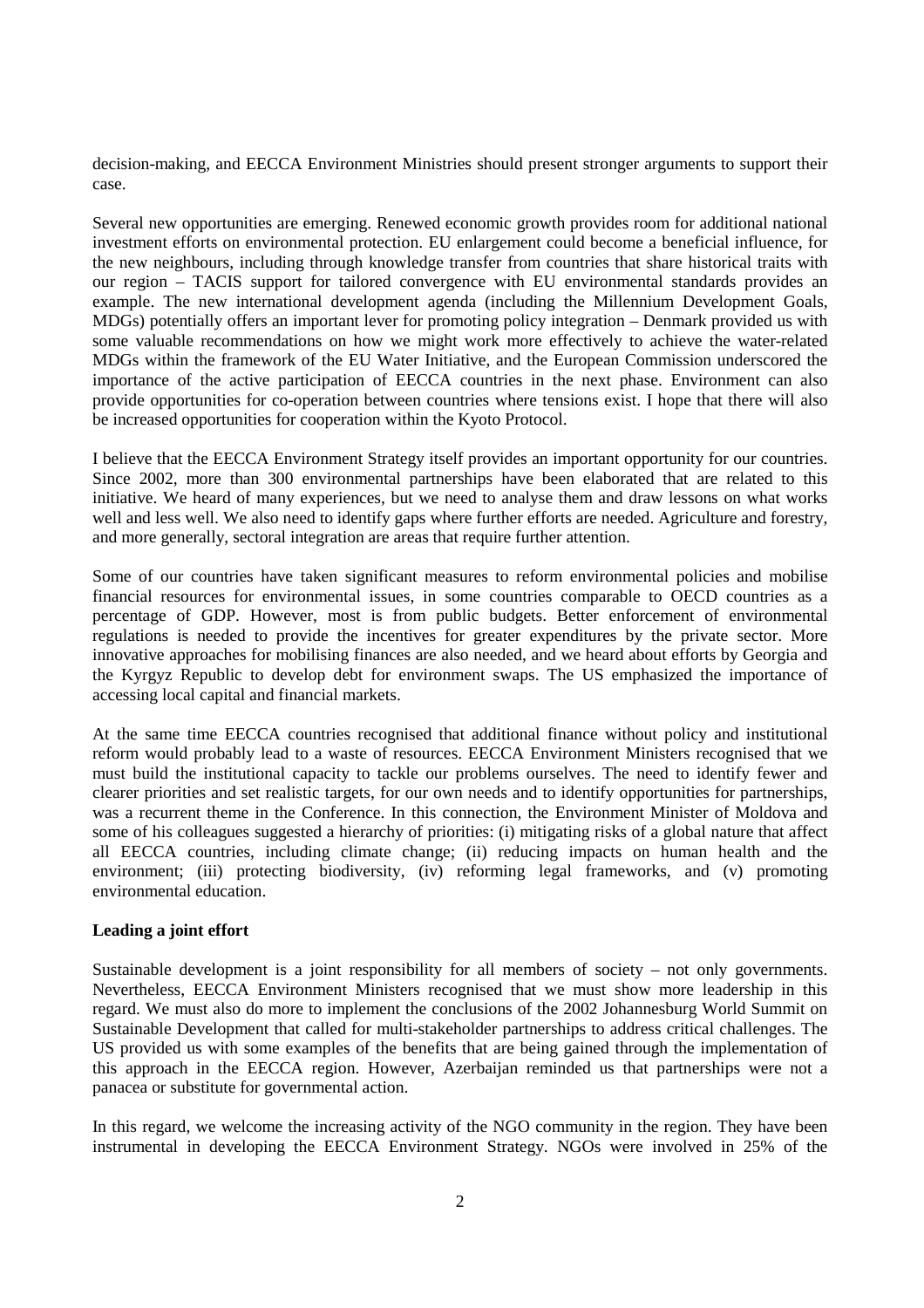environmental partnerships implemented since 2002. They submitted a stimulating and challenging paper for our discussion. EECCA Environment Ministers recognise their capacity and respect their role. We share their concern about unjustified restraints on their activities. We must continue improving the way in which we work with them. We hope that we can work together on reaching out to other stakeholders – including line ministries, non-environmental NGOs and the private sector. At the same time, it was pointed out that if NGOs were to be sustainable in the long-term, they need to strengthen their base in popular support and become less dependent on financial support from governments and donors.

EECCA Environment Ministries also recognised that the involvement of the private sector in environmental management has been too limited. Our relations have often been too confrontational. At the same time, we heard of examples where private companies have taken advantage of lax environmental enforcement, rather than complying with international standards. EECCA countries must develop new ways of working, and new partnerships, with the private sector to ensure compliance with environmental standards. The adoption of clear and reasonable environmental standards is important both for environmental protection and business activity. The participation of the private sector in our meeting, the first structured dialogue between EECCA Environment Ministers and the private sector, is an important first step.

Participants recognised the important role that RECs are playing in supporting multi-stakeholder cooperation, capacity building and knowledge transfer. EECCA and partner countries encouraged the RECs to play a more active role in supporting EECCA countries to achieve the objectives of the EECCA Environment Strategy. The European Commission urged both sets of countries to renew their political support for RECs in this regard.

#### **Overcoming barriers to enhanced East-West co-operation**

EECCA countries very much appreciate the participation of partner countries in the Conference. We are particularly indebted to Mr van Geel, from the Netherlands who is currently President of the EU Council of Environment Ministers. In his opening remarks he reminded us of the value of the "Environment for Europe" process which is unique because of its pan European, participatory character. EECCA countries look forward to working more closely with EU members through the new cooperation instruments that the EU is developing, and through the transfer of know-how and experience, especially from the new Members with whom we share some common historical experiences. EECCA countries also warmly welcomed the positive cooperation of partner countries that are not EU members, particularly Norway, Switzerland and the US.

Our meeting put special emphasis on capacity building. Ministers stressed that countries value knowledge transfer and institutional strengthening above financial aid. One practical way of working together is through "twinning". In this connection, participants welcomed the new initiative announced by the European Commission to establish a twinning programme within the framework of TACIS. The new programme, which should be underway by early 2005, will provide government-to-government support for institutional, legal and administrative reform, without involving private consultants. This approach proved very effective for the new Members of the EU.

Other approaches include participation in international networks, and the elaboration and dissemination of international guidelines and best practices. Demonstration projects also have an important role to play to facilitate knowledge transfer through "learning by doing".

EECCA countries must do more to overcome barriers to enhanced co-operation, including the low priority assigned to environment in national development strategies; low project management capacity; and